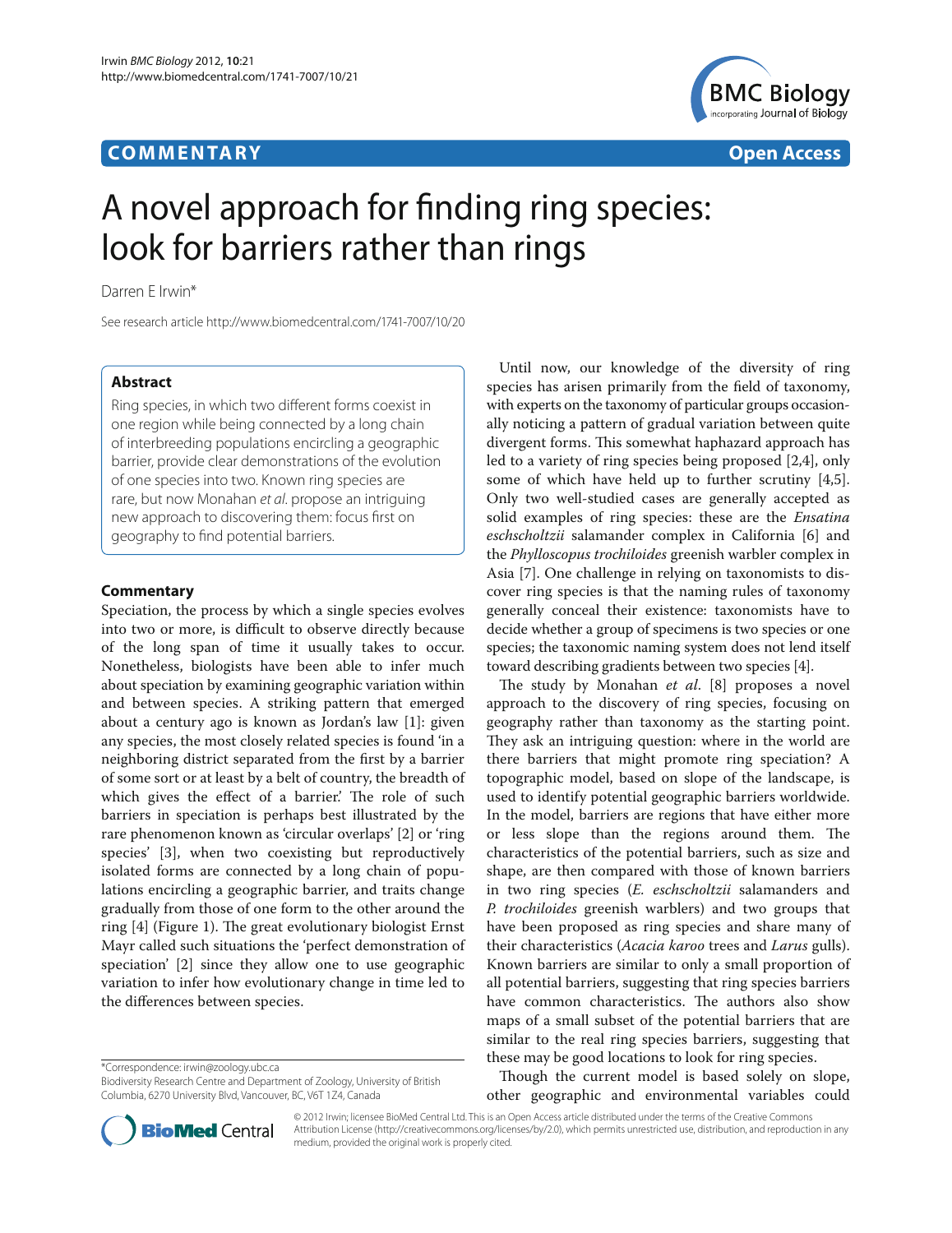

eventually be incorporated to enhance the effectiveness of the model in identifying some barriers in species distributions. In particular, it may be advantageous to introduce elevation as a geographic variable in the model. The current use of slope results in two sorts of 'barriers' being identified: 1) areas of high slope, such as mountain ranges, escarpments, or ocean trenches, surrounded by areas of low slope such as plains, plateaus, or ocean basins; and 2) areas of low slope surrounded by those of high slope. As a result, some of the barriers identified by this model are peculiar: for example, in the first case, an area of flat land bordered on one side by a steep climb toward higher elevations and on the other side by a steep drop toward lower elevations; in the second case, a steep escarpment between a high plateau and a low plain. In both of these, it seems unlikely that a species could live in all areas encircling the 'barrier' without also inhabiting the 'barrier' itself. Rather, it seems that the optimal topographic model would use some combination of both slope and elevation to identify barriers. Elevation is also likely to work better than slope in describing the Arctic Ocean barrier in the case of the *Larus* gull ring; the slopebased model results in three separate barriers corresponding to deep ocean basins, which the authors then joined as a composite barrier (see [8], their Figure 2D). It seems that slope on the deep ocean floor is of little relevance to describing the distribution of a bird species, whereas elevation (for example, above or below sea level) is of substantial importance.

Environmental variables such as climate or vegetation could also be incorporated into the model. For instance, with respect to the central Asian barrier that the greenish warbler encircles, Monahan *et al*. find that their model did not identify a single barrier - rather, they construct a composite barrier out of two separate barriers identified by the model. They remark that, in cases such as this, 'it is difficult to imagine any univariate or multivariate environmental approximation of a single barrier (for example, Central Asia, which is comprised of the Takla Maka-Gobi deserts and the Tibetan Plateau - large geographic regions that differ dramatically in terms of climate and vegetation).' However, a good explanatory variable has been identified in this case: greenish warblers inhabit forests [7], and maps of forests in Asia (for example, [9]) show a large gap that includes the Tibetan Plateau as well as the Taklamakan and Gobi deserts. Other examples of large potential barriers that show up clearly when considering a basic environmental variable (wet versus dry) are Antarctica, Australia, and Greenland (for marine and/or terrestrial coastal organisms), which were missed by the current topographic model. It is clear that the addition of other topographic and environmental variables could greatly enhance the precision of the model, and Monahan *et al*. [8] emphasize that their general approach can be modified to work with any kind of continuously distributed environmental variable, making it of wide applicability to many different types of investigations into barriers to dispersal that may contribute to speciation.

Finally, the very large number of potential barriers identified by the topographic model (952,147, about 10,000 of which are 'topographically similar' to those associated with known ring taxa [8]) raises another issue. Given the very large number of identified candidate barriers, it is almost inevitable that at least one will be associated with any interesting species complex that we might point to as a candidate for ring speciation, and this means that the predictive value of the model will depend on further refinement. Despite these issues, it is likely that the present model represents an important first step in this geography-oriented approach to the analysis of barriers involved in both ring speciation and speciation more generally. The approach proposed by Monahan *et al*. [8] will likely be adapted to incorporate multiple variables (in addition to slopes), and this will allow more refined identifications of a smaller number of potential barriers, resulting in more useful predictions. The